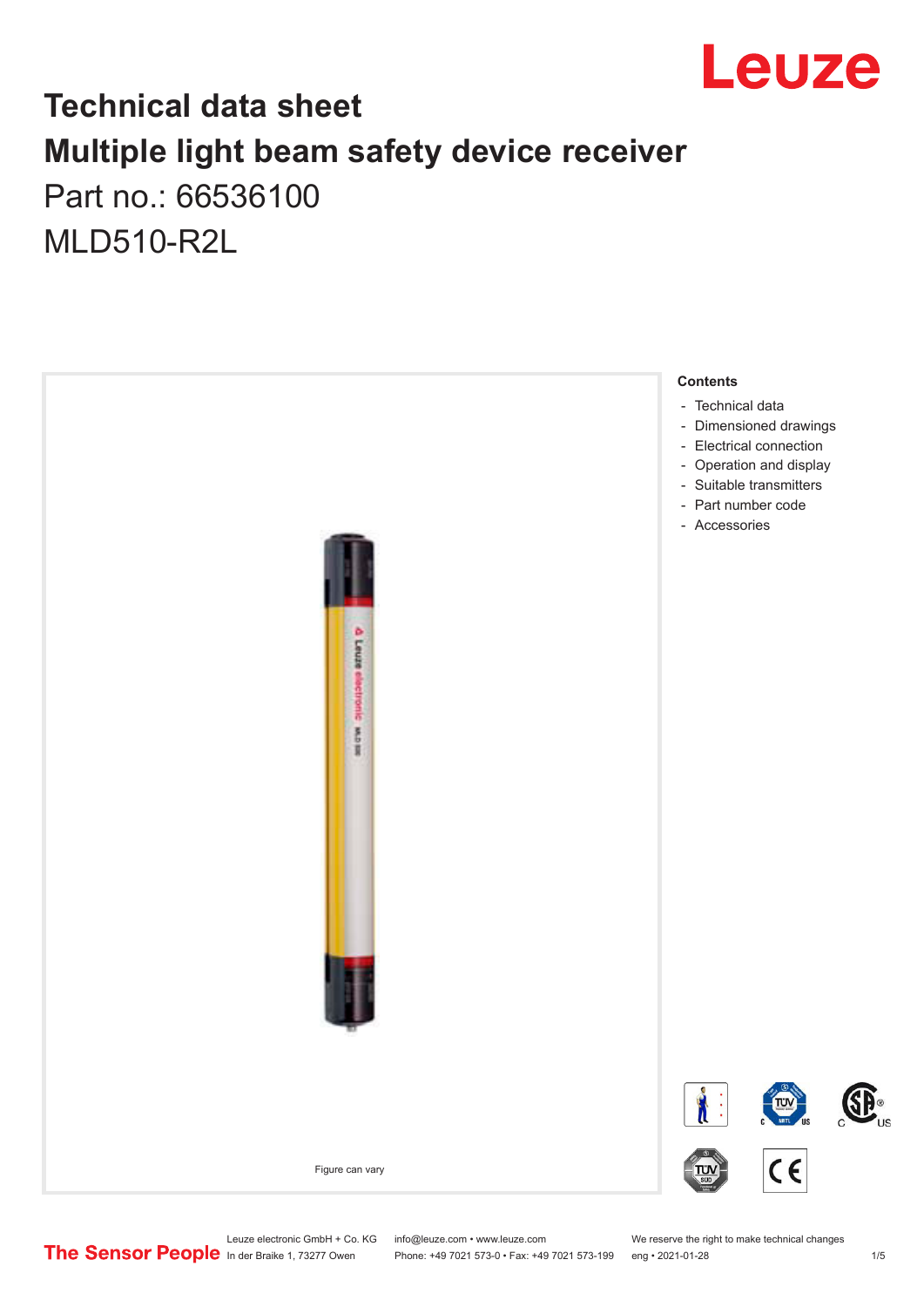### <span id="page-1-0"></span>**Technical data**

# Leuze

### **Basic data**

| Basic data                                      |                                               |
|-------------------------------------------------|-----------------------------------------------|
| <b>Series</b>                                   | <b>MLD 500</b>                                |
| Device type                                     | Receiver                                      |
|                                                 |                                               |
| <b>Special version</b>                          |                                               |
| <b>Special version</b>                          | Reflective element for laser alignment<br>aid |
| <b>Functions</b>                                |                                               |
| <b>Functions</b>                                | Automatic restart                             |
|                                                 |                                               |
| <b>Characteristic parameters</b>                |                                               |
| <b>Type</b>                                     | 4, IEC/EN 61496                               |
| <b>SIL</b>                                      | 3, IEC 61508                                  |
| <b>SILCL</b>                                    | 3, IEC/EN 62061                               |
| Performance Level (PL)                          | e, EN ISO 13849-1                             |
| MTTF,                                           | 204 years, EN ISO 13849-1                     |
| PFH <sub>D</sub>                                | 6.6E-09 per hour                              |
| Mission time T <sub>M</sub>                     | 20 years, EN ISO 13849-1                      |
| Category                                        | 4. EN ISO 13849                               |
|                                                 |                                               |
| <b>Optical data</b>                             |                                               |
| <b>Number of beams</b>                          | 2 Piece(s)                                    |
| <b>Beam spacing</b>                             | 500 mm                                        |
|                                                 |                                               |
| <b>Electrical data</b>                          |                                               |
| <b>Protective circuit</b>                       | Overvoltage protection                        |
|                                                 | Short circuit protected                       |
|                                                 |                                               |
| Performance data                                |                                               |
| Supply voltage U <sub>B</sub>                   | 24 V, DC, -20  20 %                           |
| Current consumption, max.                       | 150 mA, Without external load                 |
| Fuse                                            | External with max, 3 A                        |
| <b>Outputs</b>                                  |                                               |
| Number of safety-related switching              | 2 Piece(s)                                    |
| outputs (OSSDs)                                 |                                               |
|                                                 |                                               |
| Safety-related switching outputs<br><b>Type</b> | Safety-related switching output OSSD          |
| Switching voltage high, min.                    | 18.2 V                                        |
| Switching voltage low, max.                     | 2.5V                                          |
| Switching voltage, typ.                         | 23 V                                          |
| <b>Voltage type</b>                             | DC                                            |
| Current load, max.                              | 380 mA                                        |
| Load inductivity                                | 2,200,000 µH                                  |
| Load capacity                                   | $0.3 \mu F$                                   |
| Residual current, max.                          | $0.2 \text{ mA}$                              |
| Residual current, typ.                          | $0.002 \, \text{mA}$                          |
| Voltage drop                                    | 1 <sub>V</sub>                                |
|                                                 |                                               |
| Safety-related switching output 1               |                                               |
| <b>Assignment</b>                               | Connection 1, pin 2                           |
| <b>Switching element</b>                        | <b>Transistor, PNP</b>                        |
|                                                 |                                               |
| Safety-related switching output 2               |                                               |

**Assignment** Connection 1, pin 4 **Switching element** Transistor, PNP

| <b>Timing</b>                                                  |                                 |
|----------------------------------------------------------------|---------------------------------|
| <b>Response time</b>                                           | 25 <sub>ms</sub>                |
| <b>Restart delay time</b>                                      | 100 ms                          |
| <b>Connection</b>                                              |                                 |
| <b>Number of connections</b>                                   | 1 Piece(s)                      |
|                                                                |                                 |
| <b>Connection 1</b>                                            |                                 |
| <b>Function</b><br><b>Type of connection</b>                   | Machine interface<br>Connector  |
| <b>Thread size</b>                                             | M <sub>12</sub>                 |
| <b>Material</b>                                                | Metal                           |
| No. of pins                                                    | $5 - pin$                       |
|                                                                |                                 |
| <b>Cable properties</b><br>Permissible conductor cross         |                                 |
| section, typ.                                                  | $0.25$ mm <sup>2</sup>          |
| Length of connection cable, max.                               | 100 <sub>m</sub>                |
| Permissible cable resistance to                                | $200 \Omega$                    |
| load, max.                                                     |                                 |
| <b>Mechanical data</b>                                         |                                 |
| Dimension (W x H x L)                                          | 52 mm x 600 mm x 64.7 mm        |
| <b>Housing material</b>                                        | Metal                           |
| <b>Metal housing</b>                                           | Aluminum                        |
| Lens cover material                                            | Plastic / PMMA                  |
| <b>Material of end caps</b>                                    | Diecast zinc                    |
| Net weight                                                     | 1,400 g                         |
| <b>Housing color</b>                                           | Yellow, RAL 1021                |
| <b>Type of fastening</b>                                       | Groove mounting<br>Swivel mount |
|                                                                |                                 |
|                                                                |                                 |
| <b>Operation and display</b>                                   |                                 |
| <b>Type of display</b>                                         | LED                             |
| <b>Number of LEDs</b>                                          | 1 Piece(s)                      |
| <b>Environmental data</b>                                      |                                 |
|                                                                | $-30$ 55 °C                     |
| Ambient temperature, operation<br>Ambient temperature, storage | $-4075 °C$                      |
| Relative humidity (non-condensing)                             | 095%                            |
|                                                                |                                 |
| <b>Certifications</b>                                          |                                 |
| Degree of protection                                           | IP 67                           |
| <b>Protection class</b>                                        | III                             |
| <b>Certifications</b>                                          | c CSA US                        |
|                                                                | c TÜV NRTL US<br>TÜV Süd        |
| <b>US patents</b>                                              | US 6,418,546 B                  |
|                                                                | US 7,741,595 B                  |
|                                                                |                                 |
| <b>Classification</b>                                          |                                 |
| <b>Customs tariff number</b>                                   | 85365019                        |
| eCl@ss 5.1.4                                                   | 27272703<br>27272703            |
| eCl@ss 8.0<br>eCl@ss 9.0                                       | 27272703                        |
| eCl@ss 10.0                                                    | 27272703                        |
| eCl@ss 11.0                                                    | 27272703                        |
| <b>ETIM 5.0</b>                                                | EC001832                        |
| <b>ETIM 6.0</b>                                                | EC001832                        |
| <b>ETIM 7.0</b>                                                | EC001832                        |
|                                                                |                                 |

Leuze electronic GmbH + Co. KG info@leuze.com • www.leuze.com We reserve the right to make technical changes

ln der Braike 1, 73277 Owen Phone: +49 7021 573-0 • Fax: +49 7021 573-199 eng • 2021-01-28 2/5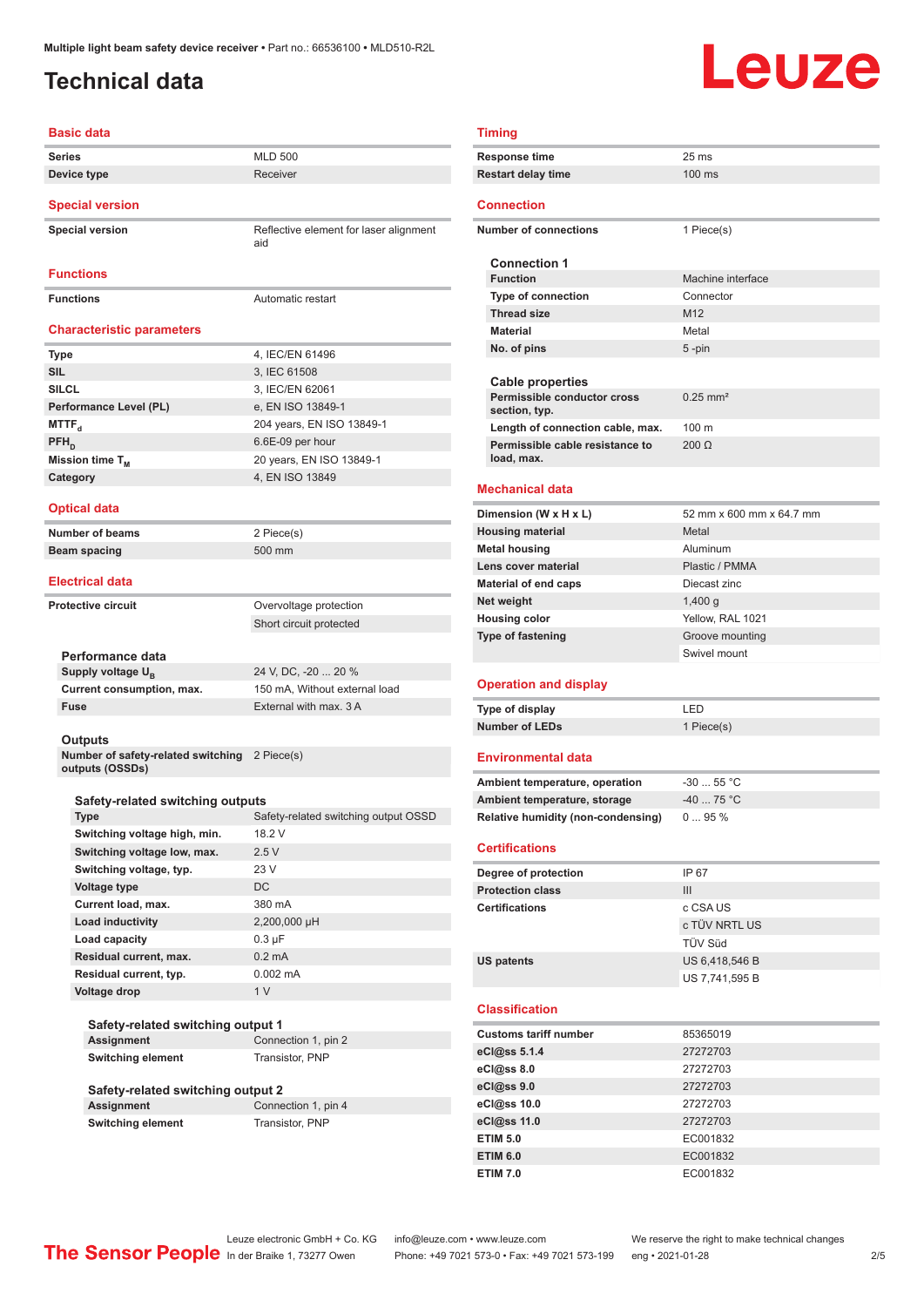### <span id="page-2-0"></span>**Dimensioned drawings**

All dimensions in millimeters



## **Electrical connection**

### **Connection 1**

| <b>Function</b>    | Machine interface |
|--------------------|-------------------|
| Type of connection | Connector         |
| <b>Thread size</b> | M12               |
| <b>Type</b>        | Male              |
| <b>Material</b>    | Metal             |
| No. of pins        | $5 - pin$         |
| Encoding           | A-coded           |

| $+24V$<br><b>Brown</b><br>OSSD1<br>White<br><b>Blue</b><br>0 V<br><b>Black</b><br>OSSD <sub>2</sub><br>Gray<br>n.c.<br>۰b | Pin | <b>Pin assignment</b> | <b>Conductor color</b> |  |
|---------------------------------------------------------------------------------------------------------------------------|-----|-----------------------|------------------------|--|
|                                                                                                                           |     |                       |                        |  |
|                                                                                                                           |     |                       |                        |  |
|                                                                                                                           |     |                       |                        |  |
|                                                                                                                           |     |                       |                        |  |
|                                                                                                                           |     |                       |                        |  |

## **Operation and display**

| <b>LED</b> | <b>Display</b>          | <b>Meaning</b>                                       |
|------------|-------------------------|------------------------------------------------------|
|            | Red, continuous light   | OSSD off.                                            |
|            | Green, continuous light | OSSD on                                              |
|            | Red, flashing, 1 Hz     | External error                                       |
|            | Red, flashing, 10 Hz    | Internal error                                       |
|            | Green, flashing, 1 Hz   | Weak signal, device not optimally aligned or soiled. |

### **Suitable transmitters**

| Part no. | <b>Designation</b> | <b>Article</b>                                      | <b>Description</b>                                                                                                                                                               |
|----------|--------------------|-----------------------------------------------------|----------------------------------------------------------------------------------------------------------------------------------------------------------------------------------|
| 66502100 | <b>MLD500-T2L</b>  | Multiple light beam<br>safety device<br>transmitter | Special version: Integrated laser alignment aid<br>Operating range: 0.5  50 m<br>Number of beams: 2 Piece(s)<br>Beam spacing: 500 mm<br>Connection: Connector, M12, Metal, 5-pin |

1

5

## Leuze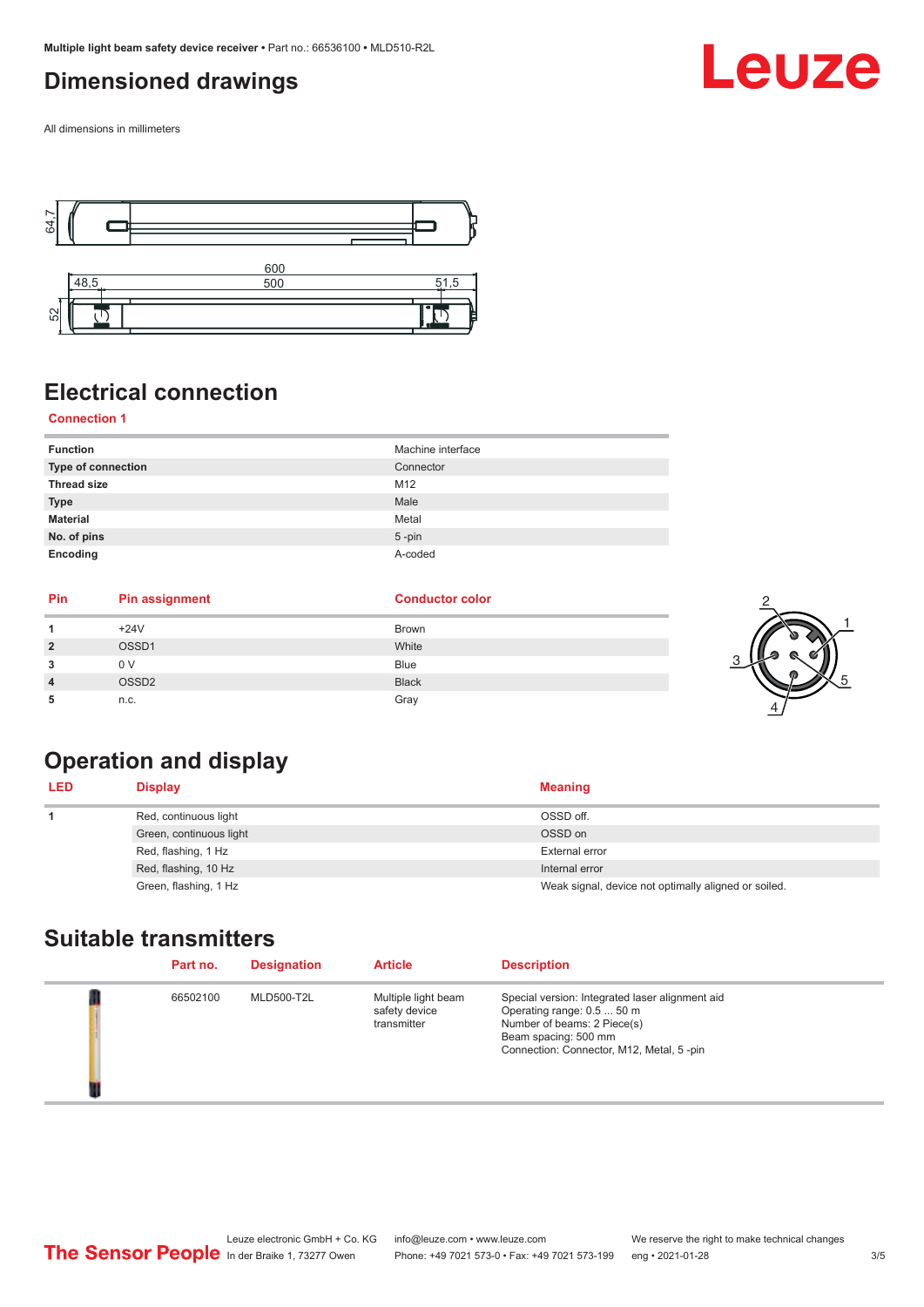### <span id="page-3-0"></span>**Part number code**



Part designation: **MLDxyy-zab/t**

| <b>MLD</b> | Multiple light beam safety device                                                                                                                                                                                                                                                                 |
|------------|---------------------------------------------------------------------------------------------------------------------------------------------------------------------------------------------------------------------------------------------------------------------------------------------------|
| x          | <b>Series</b><br>3: MLD 300<br>5: MLD 500                                                                                                                                                                                                                                                         |
| yy         | <b>Function classes</b><br>00: transmitter<br>10: automatic restart<br>12: external testing<br>20: EDM/RES<br>30: muting<br>35: timing controlled 4-sensor muting                                                                                                                                 |
| z          | Device type<br>T: transmitter<br>R: receiver<br>RT: transceiver<br>xT: transmitter with high range<br>xR: receiver for high range                                                                                                                                                                 |
| a          | Number of beams                                                                                                                                                                                                                                                                                   |
| b          | Option<br>L: integrated laser alignment aid (for transmitter/receiver)<br>M: integrated status indicator (MLD 320, MLD 520) or integrated status and muting indicator (MLD 330, MLD 335, MLD 510/A, MLD 530,<br>MLD 535)<br>E: connection socket for external muting indicator (AS-i models only) |
| /t         | Safety-related switching outputs (OSSDs), connection technology<br>-: transistor output, M12 plug<br>A: integrated AS-i interface, M12 plug, (safety bus system)                                                                                                                                  |
|            | <b>Note</b>                                                                                                                                                                                                                                                                                       |
|            | $\&$ A list with all available device types can be found on the Leuze website at www.leuze.com.                                                                                                                                                                                                   |

### **Accessories**

### Connection technology - Connection cables

|   | Part no. | <b>Designation</b> | <b>Article</b>   | <b>Description</b>                                                                                                                                           |
|---|----------|--------------------|------------------|--------------------------------------------------------------------------------------------------------------------------------------------------------------|
| W | 50133859 | KD S-M12-5A-P1-020 | Connection cable | Connection 1: Connector, M12, Axial, Female, A-coded, 5-pin<br>Connection 2: Open end<br>Shielded: Yes<br>Cable length: 2,000 mm<br>Sheathing material: PUR  |
|   | 50133860 | KD S-M12-5A-P1-050 | Connection cable | Connection 1: Connector, M12, Axial, Female, A-coded, 5-pin<br>Connection 2: Open end<br>Shielded: Yes<br>Cable length: 5,000 mm<br>Sheathing material: PUR  |
|   | 50136146 | KD S-M12-5A-P1-250 | Connection cable | Connection 1: Connector, M12, Axial, Female, A-coded, 5-pin<br>Connection 2: Open end<br>Shielded: Yes<br>Cable length: 10,000 mm<br>Sheathing material: PVC |